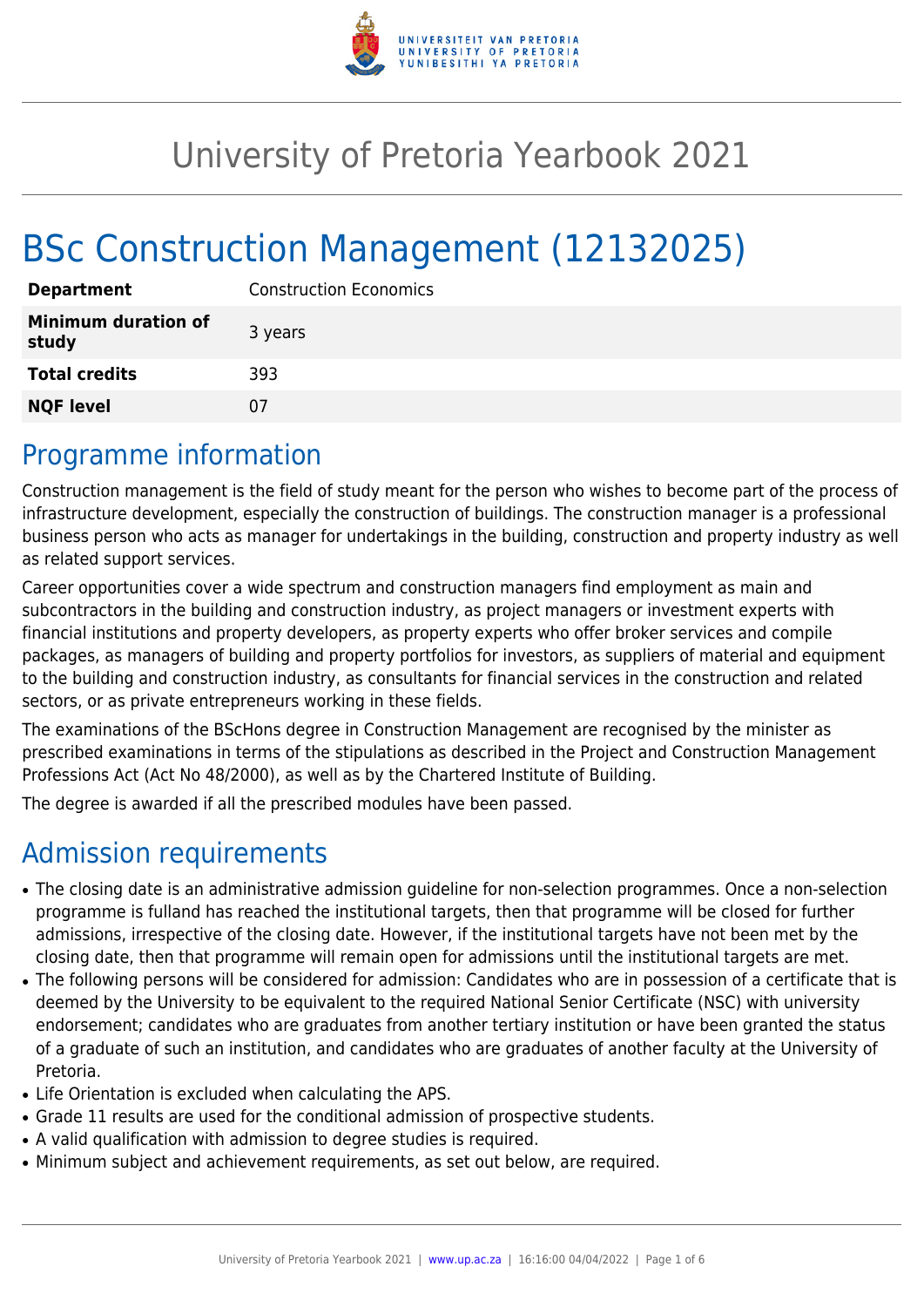

• All lectures at the University of Pretoria are presented in English only.

#### **Qualifications from countries other than South Africa**

- Citizens from countries other than South Africa and South African citizens with foreign qualifications must comply with all the other admission requirements and the prerequisites for subjects/modules.
- In addition to meeting the admission requirements, it may be expected from candidates to write the TOEFL, **IELTS or SAT,** if required.
- Candidates must have completed the National Senior Certificate with admission to degree studies or a certificate of conditional exemption on the basis of a candidate's foreign qualifications, the so-called "Immigrant" or "Foreign Conditional Exemption". The only condition for the "Foreign Conditional Exemption" that is accepted is: 'completion of the degree course'. The exemption certificate is obtainable from Universities South Africa (USAf). Detailed information is available on the website at [click here.](http://mb.usaf.ac.za)

#### **University of Pretoria website: [click here](http://www.up.ac.za/ebit)**

| <b>Minimum requirements</b><br><b>Achievement level</b><br><b>English Home</b><br>Language or |          |                    |          |                                        |          |            |  |  |
|-----------------------------------------------------------------------------------------------|----------|--------------------|----------|----------------------------------------|----------|------------|--|--|
| <b>English First</b><br><b>Additional</b>                                                     |          | <b>Mathematics</b> |          | <b>Physical Sciences or Accounting</b> |          | <b>APS</b> |  |  |
| Language                                                                                      |          |                    |          |                                        |          |            |  |  |
| NSC/IEB                                                                                       | AS Level | NSC/IEB            | AS Level | NSC/IEB                                | AS Level |            |  |  |
|                                                                                               |          | 5                  |          | 4                                      |          | 30         |  |  |

\* Cambridge A level candidates who obtained at least a D in the required subjects, will be considered for admission. Students in the Cambridge system must offer both Physics AND Chemistry with performance at the level specified for NSC Physical Sciences in the table above.

\* International Baccalaureate (IB) HL candidates who obtained at least a 4 in the required subjects, will be considered for admission. Students in the IB system must offer both Physics AND Chemistry with performance at the level specified for NSC Physical Sciences in the table above.

### Promotion to next study year

#### **Promotion to the second semester of the first year and to the second year of study**

- a. A newly registered first-year student who failed all the prescribed modules for the programme at the end of the first semester shall not be readmitted to the School for the Built Environment in the second semester.
- b. A student who complies with all the requirements of the first year of study, or has at least obtained 110 credits, is promoted to the second year of study.
- c. A student who has not obtained at least 70% of the credits of the first year of study after the November examinations must reapply for admission should he/she intend to continue with his/her studies. Written application must be submitted to the student administration of the School for the Built Environment no later than 12 January. Late applications will be accepted only in exceptional circumstances after approval by the Dean and conditions of readmission as determined by the admissions committee shall apply should first-year students be readmitted.
- d. Students who have not passed all the prescribed modules of the first year of study, as well as students who are readmitted in terms of (c) must register for the outstanding modules of the first year.
- e. A student who is repeating his/her first year, may, on recommendation of the relevant head of department and with the approval of the Dean, be permitted to enrol for modules of the second year of study in addition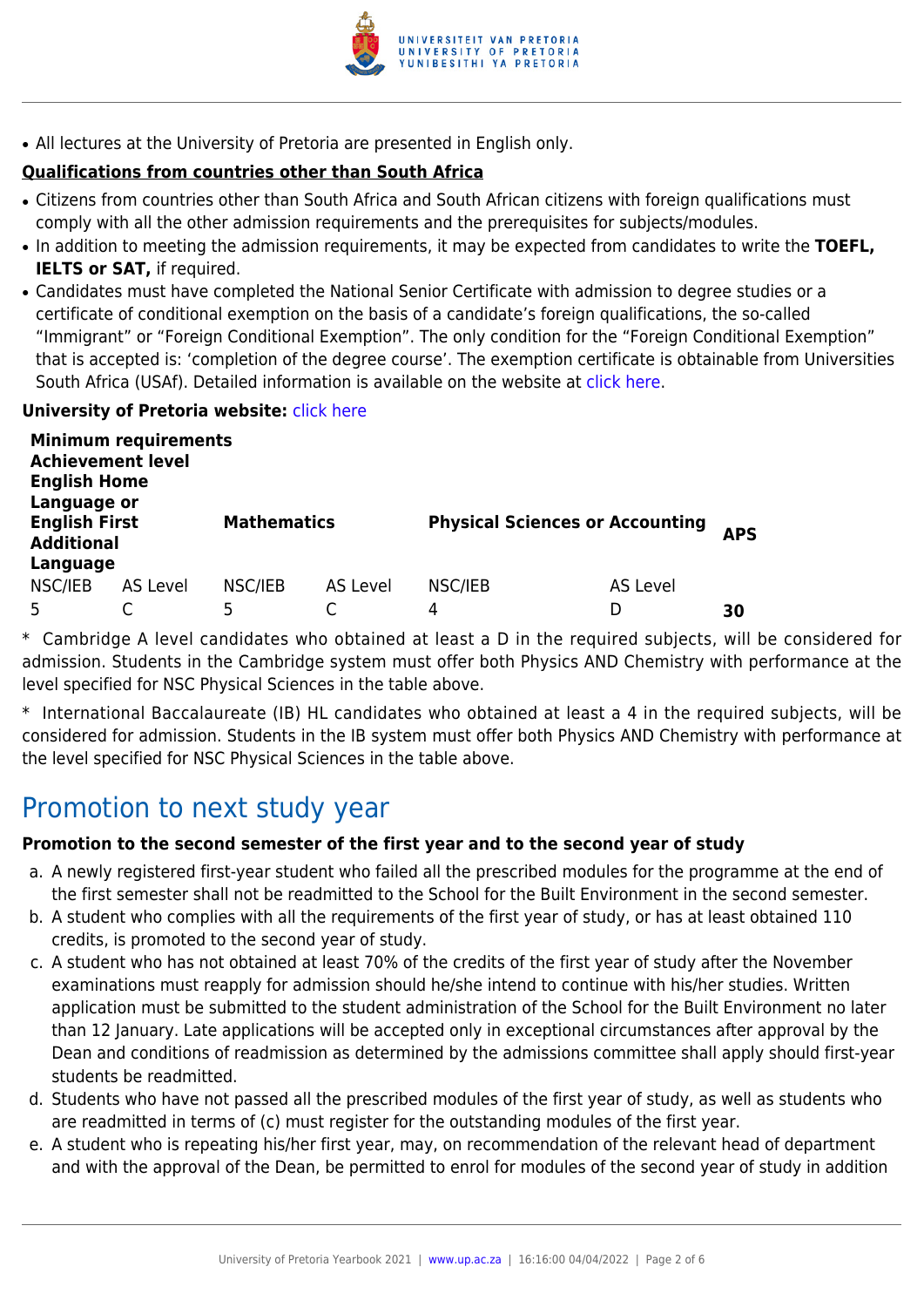

to the first-year modules which he or she failed, providing that he or she complies with the prerequisites for the second-year modules and that no timetable clashes occur. The number of credits per semester for which a student registers may not exceed the prescribed number of credits per semester by more than 16 credits.

#### **Promotion to the third year of study**

- a. A student who complies with all the requirements of the second year of study, or has at least obtained 230 credits, is promoted to the third year of study provided that no first-year module(s) are outstanding.
- b. The Dean may, on the recommendation of the Head of Department, allow a student, who qualifies for promotion to a subsequent year of study, but who has not passed all the modules of that year, to carry over those modules to the next or a later year.
- c. The number of credits per semester for which a student registers may not exceed the prescribed number of credits per semester by more than 16 credits and the prerequisites must be met.
- d. A student who complies with all the requirements for the degree with the exception of one year module or two semester modules, in which a final mark of at least 40% has been obtained, may be admitted to a special examination in the module(s) concerned, at the start of the ensuing semester.
- e. On the recommendation of the Head of Department, in exceptional circumstances deviation from the abovementioned stipulations, may be approved by the Faculty Executive Committee, provided that no timetable clashes occur.

# Pass with distinction

The degree is conferred with distinction on a student:

- i. if no module of the second and third study year was repeated and a weighted average of at least 75% was obtained in one year in all the modules, of the final study year;
- ii. the degree programme was completed within the prescribed three study years, and the final study year modules were passed on first registration without any supplementary or special examinations.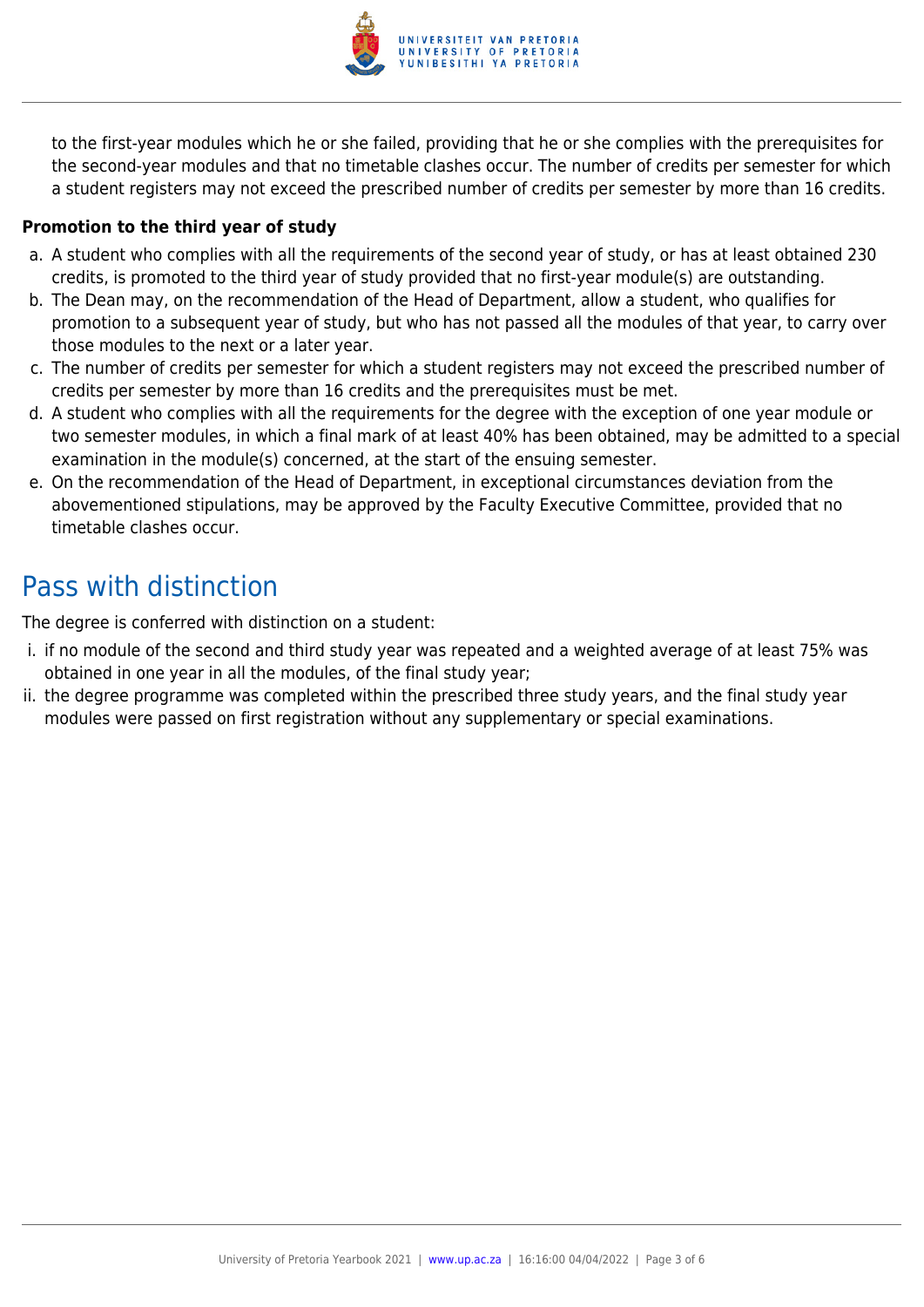

# Curriculum: Year 1

**Minimum credits: 126**

### **Fundamental modules**

[Academic information management 111](https://www.up.ac.za/yearbooks/2021/modules/view/AIM 111) (AIM 111) - Credits: 4.00 [Academic information management 121](https://www.up.ac.za/yearbooks/2021/modules/view/AIM 121) (AIM 121) - Credits: 4.00 [Academic literacy for Construction Economics 122](https://www.up.ac.za/yearbooks/2021/modules/view/ALL 122) (ALL 122) - Credits: 6.00 [Academic orientation 112](https://www.up.ac.za/yearbooks/2021/modules/view/UPO 112) (UPO 112) - Credits: 0.00

### **Core modules**

[Building organisation 121](https://www.up.ac.za/yearbooks/2021/modules/view/BGG 121) (BGG 121) - Credits: 4.00 [Building drawings 111](https://www.up.ac.za/yearbooks/2021/modules/view/BOU 111) (BOU 111) - Credits: 4.00 [Building science 110](https://www.up.ac.za/yearbooks/2021/modules/view/BWT 110) (BWT 110) - Credits: 8.00 [Building science 120](https://www.up.ac.za/yearbooks/2021/modules/view/BWT 120) (BWT 120) - Credits: 8.00 [Economics 110](https://www.up.ac.za/yearbooks/2021/modules/view/EKN 110) (EKN 110) - Credits: 10.00 [Economics 120](https://www.up.ac.za/yearbooks/2021/modules/view/EKN 120) (EKN 120) - Credits: 10.00 [Building services 112](https://www.up.ac.za/yearbooks/2021/modules/view/GBD 112) (GBD 112) - Credits: 6.00 [Building services 122](https://www.up.ac.za/yearbooks/2021/modules/view/GBD 122) (GBD 122) - Credits: 6.00 [Quantities 101](https://www.up.ac.za/yearbooks/2021/modules/view/HVH 101) (HVH 101) - Credits: 24.00 [Introduction to structures 110](https://www.up.ac.za/yearbooks/2021/modules/view/SKE 110) (SKE 110) - Credits: 8.00 [Structures 120](https://www.up.ac.za/yearbooks/2021/modules/view/SKE 120) (SKE 120) - Credits: 8.00 [Mathematics 134](https://www.up.ac.za/yearbooks/2021/modules/view/WTW 134) (WTW 134) - Credits: 16.00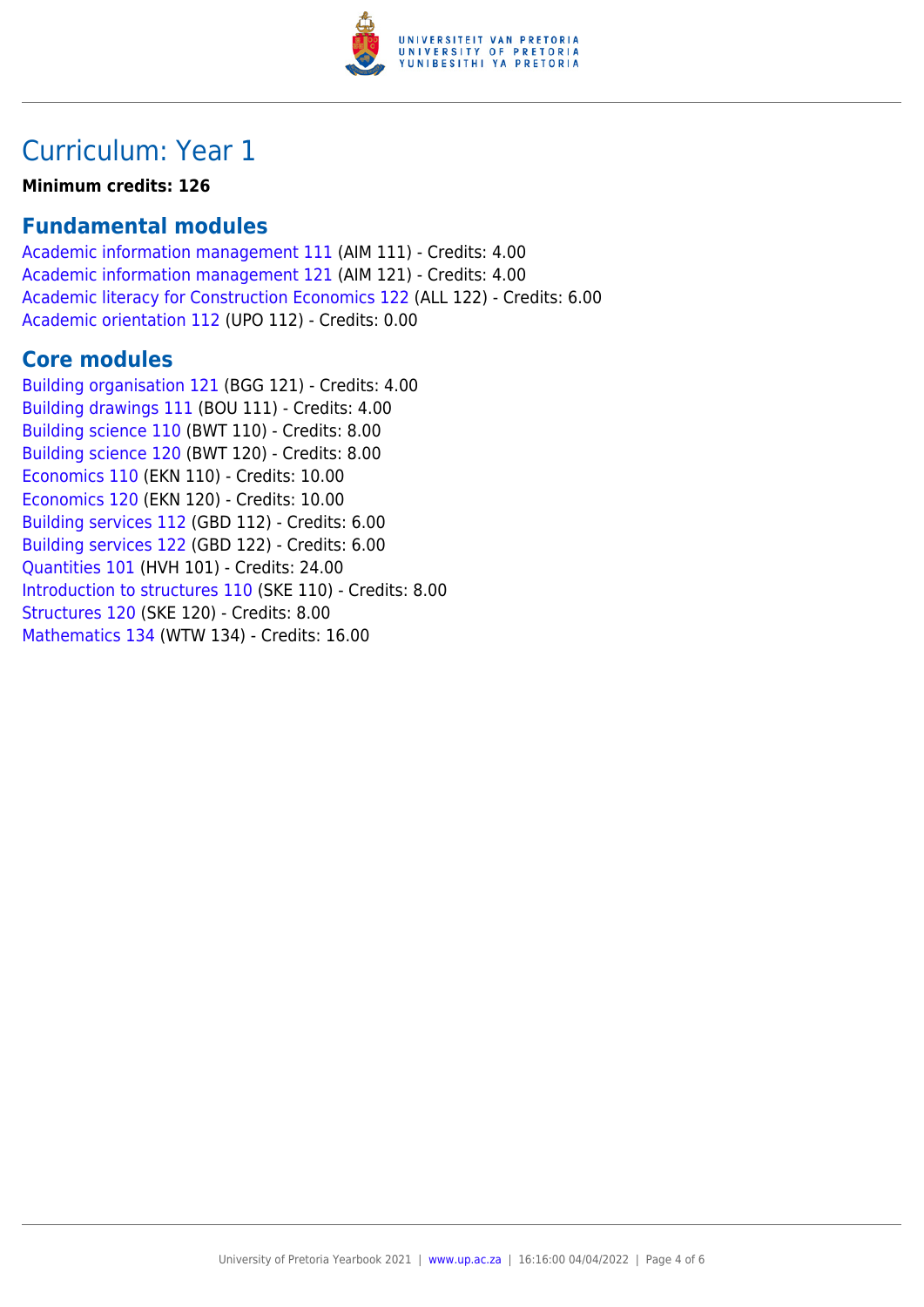

## Curriculum: Year 2

#### **Minimum credits: 121**

### **Core modules**

[Building science 210](https://www.up.ac.za/yearbooks/2021/modules/view/BWT 210) (BWT 210) - Credits: 12.00 [Building science 220](https://www.up.ac.za/yearbooks/2021/modules/view/BWT 220) (BWT 220) - Credits: 8.00 [Property law 222](https://www.up.ac.za/yearbooks/2021/modules/view/EOW 222) (EOW 222) - Credits: 8.00 [Financial management 110](https://www.up.ac.za/yearbooks/2021/modules/view/FBS 110) (FBS 110) - Credits: 10.00 [Building services 211](https://www.up.ac.za/yearbooks/2021/modules/view/GBD 211) (GBD 211) - Credits: 6.00 [Building services 221](https://www.up.ac.za/yearbooks/2021/modules/view/GBD 221) (GBD 221) - Credits: 6.00 [Community-based project 201](https://www.up.ac.za/yearbooks/2021/modules/view/JCP 201) (JCP 201) - Credits: 8.00 [Construction quantities 201](https://www.up.ac.za/yearbooks/2021/modules/view/KSH 201) (KSH 201) - Credits: 24.00 [Civil engineering services 220](https://www.up.ac.za/yearbooks/2021/modules/view/SKE 220) (SKE 220) - Credits: 8.00 [Statistics 110](https://www.up.ac.za/yearbooks/2021/modules/view/STK 110) (STK 110) - Credits: 13.00 [Statistics 161](https://www.up.ac.za/yearbooks/2021/modules/view/STK 161) (STK 161) - Credits: 6.00 [Site surveying 213](https://www.up.ac.za/yearbooks/2021/modules/view/TRN 213) (TRN 213) - Credits: 12.00